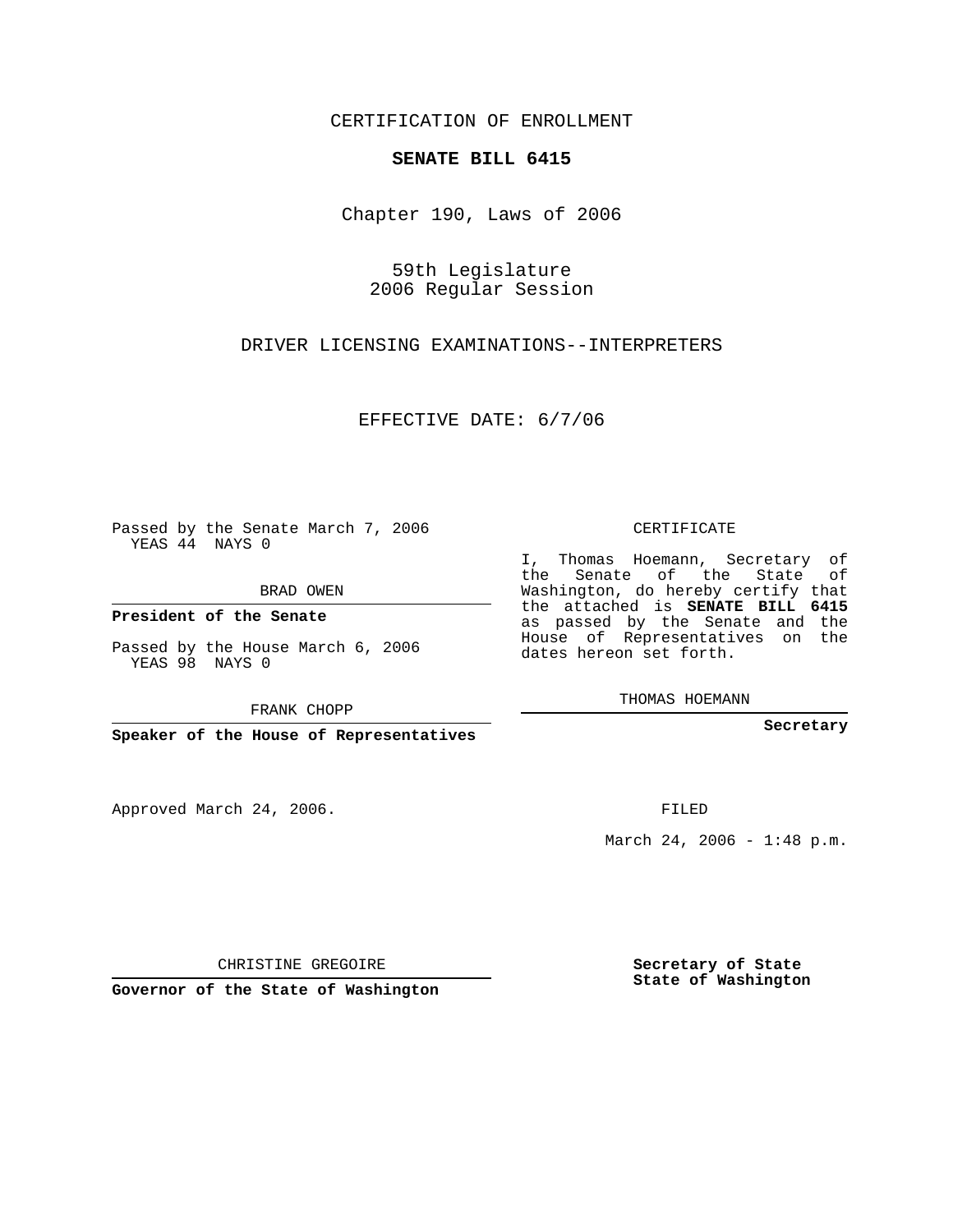## **SENATE BILL 6415** \_\_\_\_\_\_\_\_\_\_\_\_\_\_\_\_\_\_\_\_\_\_\_\_\_\_\_\_\_\_\_\_\_\_\_\_\_\_\_\_\_\_\_\_\_

\_\_\_\_\_\_\_\_\_\_\_\_\_\_\_\_\_\_\_\_\_\_\_\_\_\_\_\_\_\_\_\_\_\_\_\_\_\_\_\_\_\_\_\_\_

## AS AMENDED BY THE HOUSE

Passed Legislature - 2006 Regular Session

**State of Washington 59th Legislature 2006 Regular Session By** Senators Pridemore, McAuliffe, Mulliken and Kohl-Welles Read first time 01/12/2006. Referred to Committee on Transportation.

 AN ACT Relating to the appointment of interpreters for driver's license examinations; amending RCW 46.20.130; and creating a new section.

BE IT ENACTED BY THE LEGISLATURE OF THE STATE OF WASHINGTON:

 **Sec. 1.** RCW 46.20.130 and 1999 c 6 s 20 are each amended to read as follows:

 (1) The director shall prescribe the content of the driver licensing examination and the manner of conducting the examination, which shall include but is not limited to:

 (a) A test of the applicant's eyesight and ability to see, understand, and follow highway signs regulating, warning, and directing traffic;

 (b) A test of the applicant's knowledge of traffic laws and ability to understand and follow the directives of lawful authority, orally or graphically, that regulate, warn, and direct traffic in accordance with the traffic laws of this state;

 (c) An actual demonstration of the applicant's ability to operate 18 a motor vehicle without jeopardizing the safety of persons or property. 19 If the applicant is deaf or hearing impaired, the applicant may be